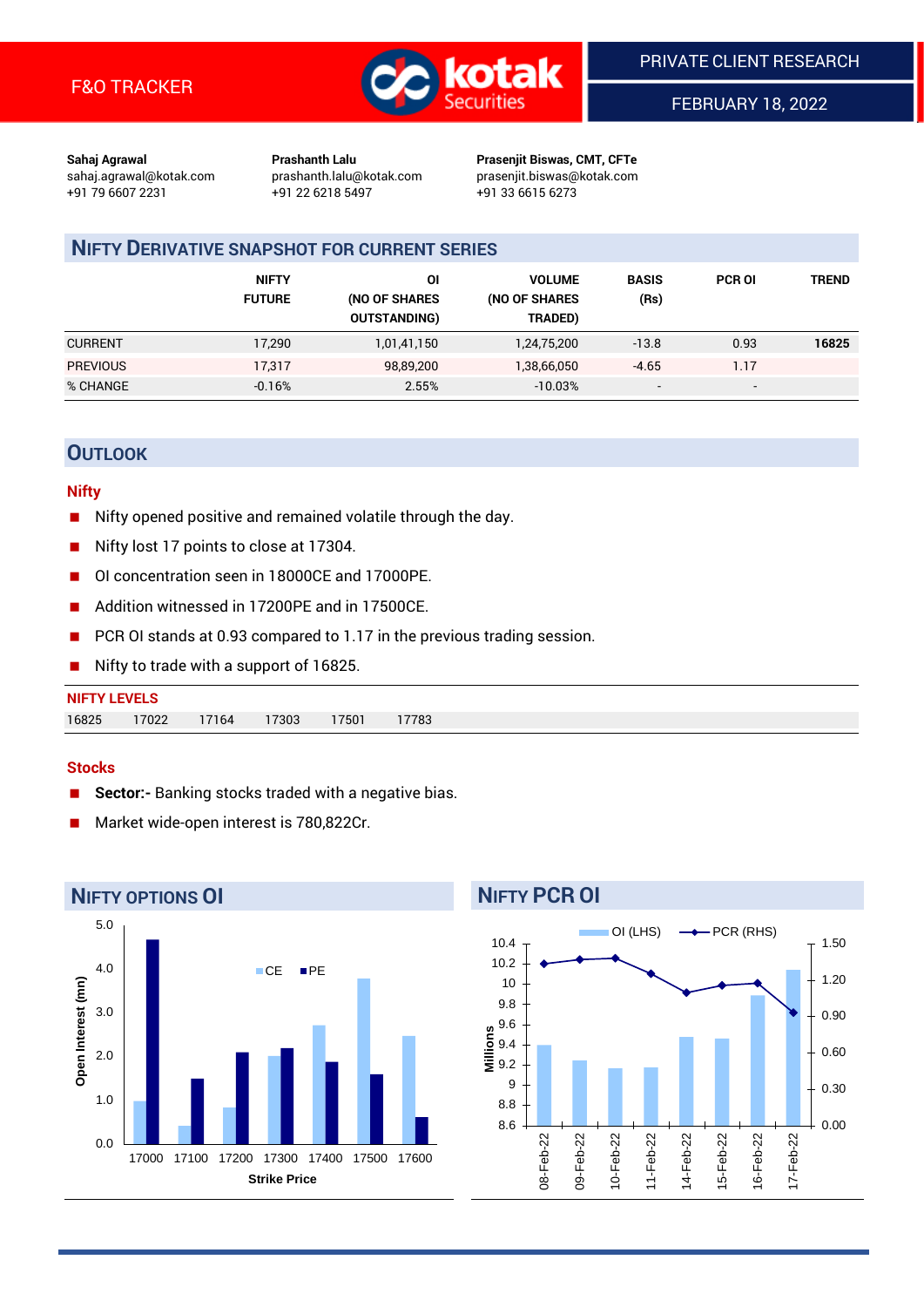# **FUTURE STATISTICS**

## **OI INCREASE**

| <b>SYMBOL</b>     | ΟI    | ΟI           | <b>PRICE CHG</b> |
|-------------------|-------|--------------|------------------|
|                   | (%)   | (SHARES)     | (%)              |
| AMBUJACEM         | 18.6% | 1,82,79,000  | $-0.2%$          |
| <b>METROPOLIS</b> | 12.9% | 12,65,200    | 1.1%             |
| <b>POLYCAB</b>    | 9.8%  | 9,14,100     | 0.2%             |
| <b>MANAPPURAM</b> | 8.5%  | 3,36,18,000  | $-2.6%$          |
| <b>LAURUSLABS</b> | 8.0%  | 63,47,700    | 0.0%             |
| <b>PAGEIND</b>    | 8.0%  | 1.05.690     | 2.3%             |
| <b>BHEL</b>       | 7.9%  | 13,13,55,000 | $-1.5%$          |
| <b>ASHOKLEY</b>   | 7.8%  | 3,41,32,500  | $-1.1%$          |
| <b>ATUL</b>       | 7.6%  | 1,49,400     | $-1.4%$          |
| <b>INDIAMART</b>  | 7.5%  | 4.54.800     | $-2.5%$          |

| <b>OI DECREASE</b> |         |             |                  |
|--------------------|---------|-------------|------------------|
| <b>SYMBOL</b>      | ΟI      | ΟI          | <b>PRICE CHG</b> |
|                    | (%)     | (SHARES)    | (%)              |
| <b>HAL</b>         | $-6.8%$ | 22,66,225   | 0.1%             |
| CROMPTON           | $-5.7%$ | 32,26,300   | $-0.9%$          |
| <b>HDFC</b>        | $-4.3%$ | 2,59,38,600 | 2.0%             |
| <b>INTELLECT</b>   | $-4.1%$ | 4.56.750    | $-2.1%$          |
| <b>CHAMBLFERT</b>  | $-4.0%$ | 27,37,500   | 1.1%             |
| <b>AARTIIND</b>    | $-4.0%$ | 26,60,500   | $-0.9%$          |
| <b>BSOFT</b>       | $-4.0%$ | 45,08,400   | $-1.0%$          |
| <b>IBULHSGFIN</b>  | $-3.7%$ | 3,93,42,100 | $-0.9%$          |
| <b>ESCORTS</b>     | $-3.3%$ | 72,77,050   | 0.1%             |
| <b>MCX</b>         | $-3.2%$ | 20,65,000   | $-0.3%$          |

# **CASH STATISTICS**

| <b>TOP VOLUMES</b> |                      |              |              |  |  |  |  |  |
|--------------------|----------------------|--------------|--------------|--|--|--|--|--|
| <b>SYMBOL</b>      | <b>TRADED SHARES</b> | <b>VALUE</b> | <b>CLOSE</b> |  |  |  |  |  |
|                    | (QTY)                | (IN LAKHS)   |              |  |  |  |  |  |
| <b>ADANIPOWER</b>  | 12,49,08,183         | 1,66,488     | 132          |  |  |  |  |  |
| <b>RELIANCE</b>    | 59,31,774            | 1.44.712     | 2.444        |  |  |  |  |  |
| <b>TATAMOTORS</b>  | 2,79,43,077          | 1,41,115     | 500          |  |  |  |  |  |
| <b>HDFC</b>        | 53,17,679            | 1,27,870     | 2,412        |  |  |  |  |  |
| <b>ICICIBANK</b>   | 1,66,83,808          | 1,25,970     | 750          |  |  |  |  |  |
| <b>TCS</b>         | 31,34,372            | 1,19,000     | 3,784        |  |  |  |  |  |
| <b>SBIN</b>        | 1,64,08,356          | 84,541       | 513          |  |  |  |  |  |
| <b>TATASTEEL</b>   | 56,55,792            | 67,716       | 1,191        |  |  |  |  |  |
| <b>HDFCBANK</b>    | 36,75,604            | 55,567       | 1,507        |  |  |  |  |  |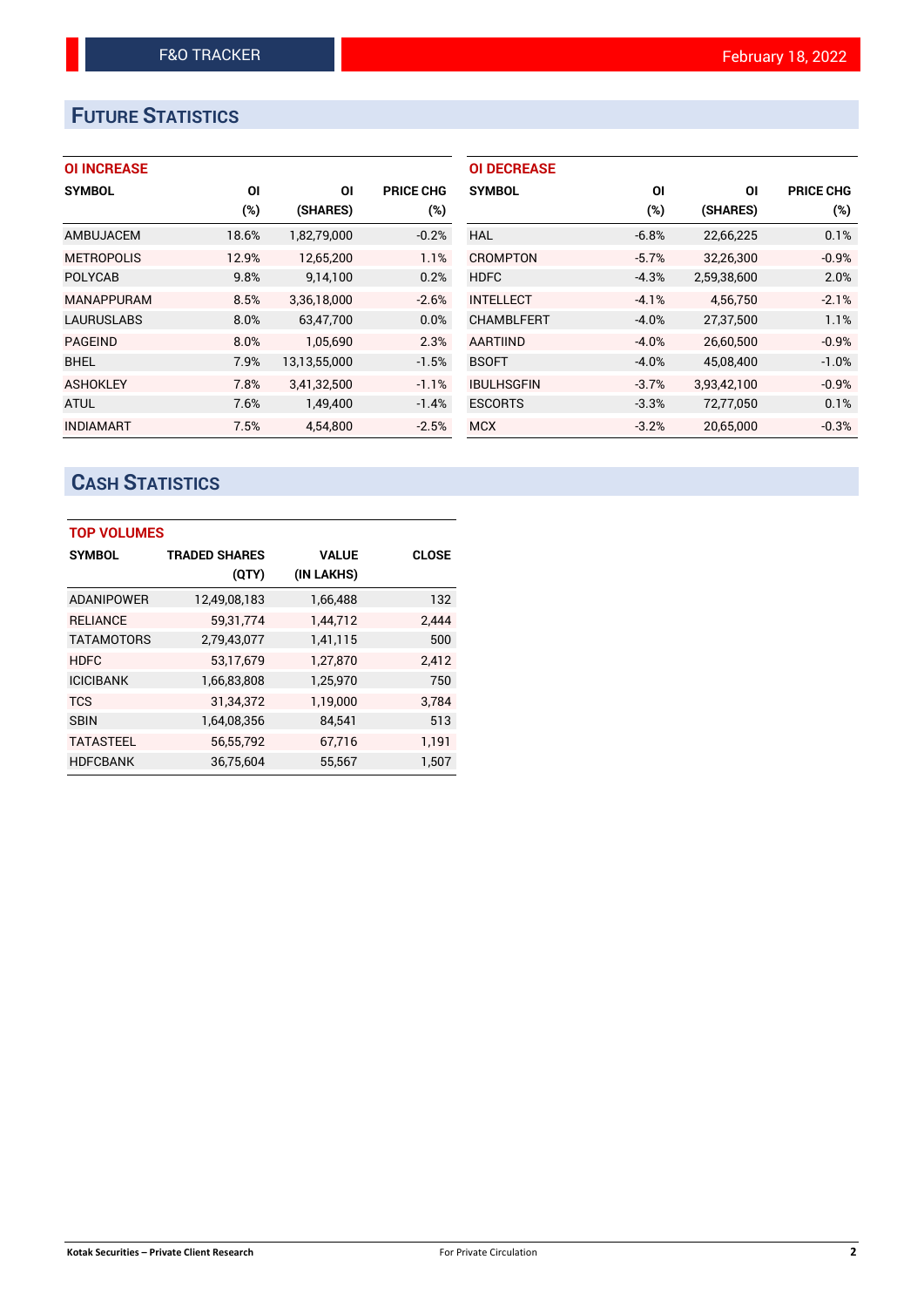# **OPTION STATISTICS**

## **SIGNIFICANT CALL OPEN INTEREST**

| <b>SYMBOL</b>     | <b>STRK</b>  | <b>OPTION</b> | <b>CLOSE</b> | <b>FUT</b>   | ΟI         |
|-------------------|--------------|---------------|--------------|--------------|------------|
|                   | <b>PRICE</b> | <b>TYPE</b>   | (RS)         | <b>CLOSE</b> | (SHARES)   |
| ONGC              | 175          | <b>CE</b>     | 1.0          | 170          | 341,11,000 |
| ONGC              | 180          | CE            | 0.6          | 170          | 198,42,900 |
| <b>NTPC</b>       | 135          | CE            | 0.9          | 133          | 180,34,800 |
| ONGC              | 170          | CF            | 3.0          | 170          | 144.91.400 |
| <b>HEROMOTOCO</b> | 2,800        | CE            | 27.5         | 2,732        | 8,08,500   |
| <b>TCS</b>        | 4.000        | CF            | 10.1         | 3.780        | 28.25.250  |
| M&M               | 900          | СE            | 24           | 862          | 30,88,400  |
| <b>COALINDIA</b>  | 170          | CF            | 0.6          | 158          | 90,38,400  |
| <b>IOC</b>        | 125          | <b>CE</b>     | 0.8          | 122          | 80.40.500  |
| COALINDIA         | 165          | СE            | 1.1          | 158          | 83.70.600  |

## **SIGNIFICANT PUT OPEN INTEREST**

| <b>SYMBOL</b>     | <b>STRK</b><br><b>PRICE</b> | <b>OPTION</b><br>TYPE | <b>CLOSE</b><br>(RS) | <b>FUT</b><br><b>CLOSE</b> | ΟI<br>(SHARES) |
|-------------------|-----------------------------|-----------------------|----------------------|----------------------------|----------------|
| ONGC              | 160                         | PF                    | 0.9                  | 170                        | 46,58,500      |
| ONGC              | 165                         | PE                    | 1.6                  | 170                        | 39,27,000      |
| <b>HINDALCO</b>   | 500                         | <b>PE</b>             | 0.8                  | 532                        | 31,57,275      |
| ONGC              | 170                         | PF                    | 3.0                  | 170                        | 34.57.300      |
| AMBUJACEM         | 360                         | <b>PE</b>             | 9.4                  | 360                        | 11,13,000      |
| <b>HINDALCO</b>   | 520                         | PF                    | 2.9                  | 532                        | 21,97,300      |
| <b>TATAMOTORS</b> | 500                         | <b>PE</b>             | 11.1                 | 501                        | 49,70,400      |
| <b>HINDALCO</b>   | 510                         | <b>PE</b>             | 1.3                  | 532                        | 21,10,225      |
| <b>TCS</b>        | 3,800                       | <b>PE</b>             | 66.5                 | 3,780                      | 7,25,400       |
| <b>SBIN</b>       | 500                         | <b>PE</b>             | 5.0                  | 512                        | 43,57,500      |

| SIGNIFICANT CALL OPEN INTEREST ADDITION |              |               |             |        |              |                    |  |  |
|-----------------------------------------|--------------|---------------|-------------|--------|--------------|--------------------|--|--|
| <b>SYMBOL</b>                           | <b>STRK</b>  | <b>OPTION</b> | <b>OPEN</b> | OI CHG | <b>CLOSE</b> | <b>SYMBO</b>       |  |  |
|                                         | <b>PRICE</b> | <b>TYPE</b>   | <b>INT</b>  | $(\%)$ | (Rs)         |                    |  |  |
| <b>BHEL</b>                             | 54           | <b>CE</b>     | 1,36,500    | 550%   | 1.6          | <b>IOC</b>         |  |  |
| <b>BAJAJ-AUTO</b>                       | 3,650        | <b>CE</b>     | 1,87,250    | 323%   | 37.9         | <b>ONGC</b>        |  |  |
| <b>IOC</b>                              | 122          | <b>CE</b>     | 36,92,000   | 188%   | 1.8          | <b>NTPC</b>        |  |  |
| <b>MANAPPURAM</b>                       | 120          | <b>CE</b>     | 5,40,000    | 181%   | 5.6          | <b>AMBUJ</b>       |  |  |
| <b>INDHOTEL</b>                         | 212          | <b>CE</b>     | 2,65,452    | 175%   | 3.4          | <b>MANAF</b>       |  |  |
| AMBUJACEM                               | 360          | <b>CE</b>     | 7,60,500    | 154%   | 9.1          | <b>SRTRAI</b>      |  |  |
| L&TFH                                   | 73           | <b>CE</b>     | 11,24,424   | 133%   | 1.2          | <b>CIPLA</b>       |  |  |
| <b>ITC</b>                              | 222          | <b>CE</b>     | 3,26,400    | 127%   | 2.6          | <b>VOLTAS</b>      |  |  |
| <b>MANAPPURAM</b>                       | 125          | <b>CE</b>     | 20.04.000   | 125%   | 3.2          | <b>RELIAN</b>      |  |  |
| <b>NMDC</b>                             | 148          | <b>CE</b>     | 4,48,900    | 123%   | 1.5          | TATAC <sub>0</sub> |  |  |

| SIGNIFICANT PUT OPEN INTEREST ADDITION |              |               |             |        |              |  |  |  |
|----------------------------------------|--------------|---------------|-------------|--------|--------------|--|--|--|
| <b>SYMBOL</b>                          | <b>STRK</b>  | <b>OPTION</b> | <b>OPEN</b> | OI CHG | <b>CLOSE</b> |  |  |  |
|                                        | <b>PRICE</b> | TYPE          | INT         | (%)    | (Rs)         |  |  |  |
| <b>IOC</b>                             | 126          | <b>PE</b>     | 1,17,000    | 350%   | 5.3          |  |  |  |
| ONGC                                   | 170          | <b>PE</b>     | 34,57,300   | 287%   | 3.0          |  |  |  |
| <b>NTPC</b>                            | 134          | <b>PE</b>     | 23,02,800   | 278%   | 2.4          |  |  |  |
| AMBUJACEM                              | 335          | <b>PE</b>     | 1,06,500    | 274%   | 3.1          |  |  |  |
| <b>MANAPPURAM</b>                      | 122          | <b>PE</b>     | 3,12,000    | 235%   | 4.6          |  |  |  |
| <b>SRTRANSFIN</b>                      | 1,240        | <b>PE</b>     | 1,03,200    | 174%   | 17.1         |  |  |  |
| <b>CIPLA</b>                           | 870          | <b>PE</b>     | 1,53,400    | 157%   | 2.4          |  |  |  |
| <b>VOLTAS</b>                          | 1,200        | <b>PE</b>     | 2,37,000    | 133%   | 11.4         |  |  |  |
| <b>RELIANCE</b>                        | 2,460        | <b>PE</b>     | 1,43,250    | 128%   | 43.9         |  |  |  |
| <b>TATACONSUM</b>                      | 710          | <b>PE</b>     | 1,77,525    | 123%   | 8.7          |  |  |  |

| <b>CALL OPTION VOLUMES</b> |              |               |                  | <b>PUT OPTION VOLUMES</b> |                   |              |               |                  |              |
|----------------------------|--------------|---------------|------------------|---------------------------|-------------------|--------------|---------------|------------------|--------------|
| <b>SYMBOL</b>              | <b>STRK</b>  | <b>OPTION</b> | <b>CONTRACTS</b> | <b>CLOSE</b>              | <b>SYMBOL</b>     | <b>STRK</b>  | <b>OPTION</b> | <b>CONTRACTS</b> | <b>CLOSE</b> |
|                            | <b>PRICE</b> | <b>TYPE</b>   |                  | (Rs)                      |                   | <b>PRICE</b> | <b>TYPE</b>   |                  | (Rs)         |
| <b>RELIANCE</b>            | 2,500        | <b>CE</b>     | 32,116           | 13.5                      | <b>RELIANCE</b>   | 2,400        | <b>PE</b>     | 16.754           | 18.2         |
| <b>RELIANCE</b>            | 2.440        | <b>CE</b>     | 26,707           | 35.2                      | <b>TATAMOTORS</b> | 500          | <b>PE</b>     | 9.033            | 11.1         |
| <b>RELIANCE</b>            | 2,460        | <b>CE</b>     | 21,567           | 25.7                      | <b>RELIANCE</b>   | 2,420        | <b>PE</b>     | 8,429            | 25.1         |
| <b>RELIANCE</b>            | 2,400        | <b>CE</b>     | 19,936           | 59.8                      | <b>SBIN</b>       | 510          | <b>PE</b>     | 8.234            | 8.9          |
| <b>HDFC</b>                | 2,400        | <b>CE</b>     | 18,947           | 36.9                      | <b>HDFC</b>       | 2,400        | <b>PE</b>     | 7,930            | 27.3         |
| <b>TATASTEEL</b>           | 1.200        | <b>CE</b>     | 18.428           | 20.8                      | <b>RELIANCE</b>   | 2,440        | <b>PE</b>     | 7.627            | 33.9         |
| <b>TATAMOTORS</b>          | 510          | <b>CE</b>     | 17,524           | 8.2                       | <b>SBIN</b>       | 500          | <b>PE</b>     | 7,399            | 5.0          |
| <b>TCS</b>                 | 3.800        | <b>CE</b>     | 15,504           | 48.1                      | <b>TATASTEEL</b>  | 1,200        | <b>PE</b>     | 7.129            | 30.8         |
| <b>RELIANCE</b>            | 2,420        | <b>CE</b>     | 13,894           | 46.7                      | <b>HDFCBANK</b>   | 1,500        | <b>PE</b>     | 6,981            | 18.3         |
| <b>HEROMOTOCO</b>          | 2,800        | <b>CE</b>     | 13,310           | 27.5                      | <b>TATASTEEL</b>  | 1,180        | PE            | 6,307            | 20.5         |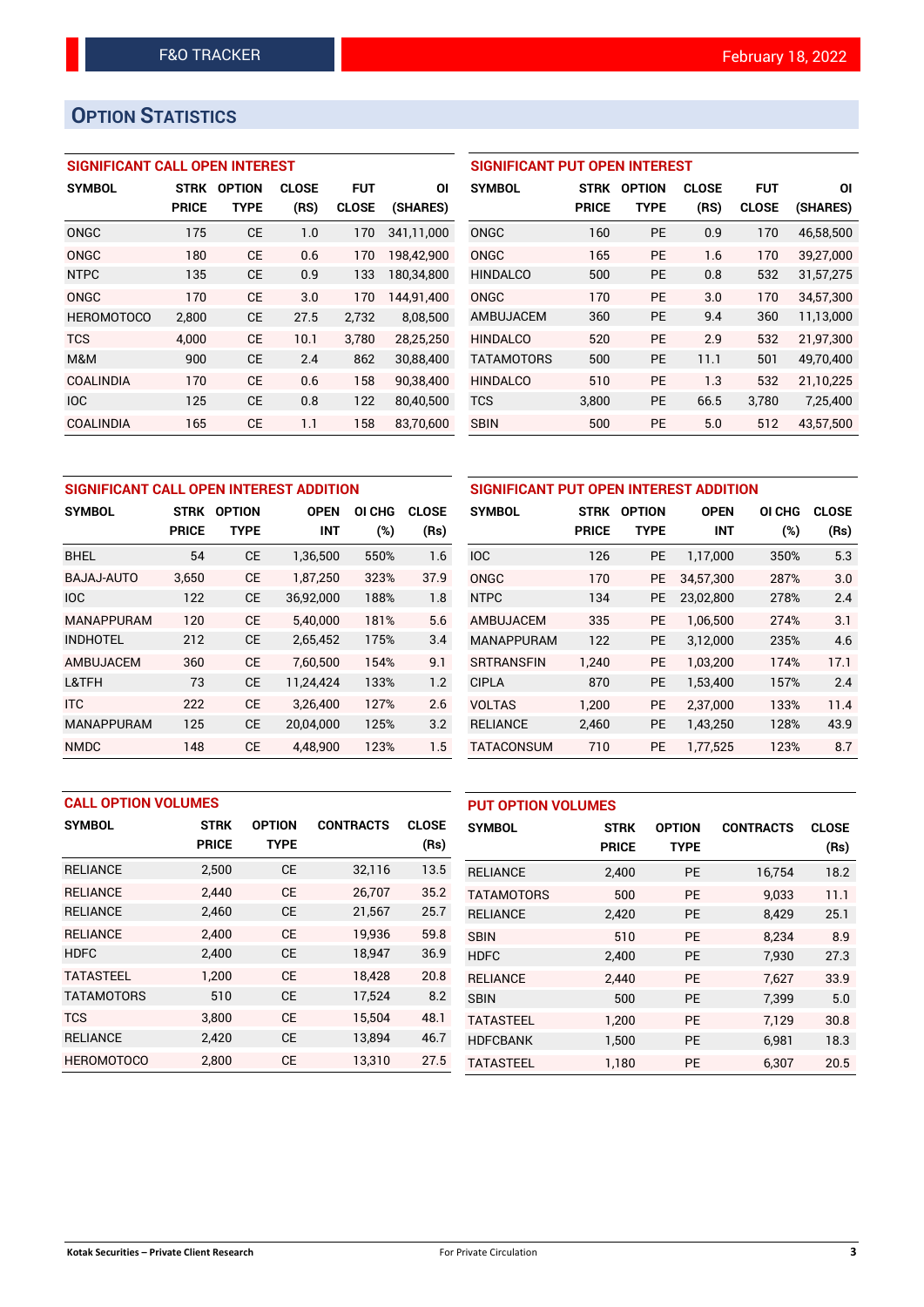#### **RATING SCALE (PRIVATE CLIENT GROUP)**

- **BUY**  Stock/Index looks strong from the expiry/near term perspective and is expected to gain on the basis of technical and/or derivative parameters. Time frame is minimum of current expiry and in certain cases extend to the next series depending on the stock behaviour. Strict stop loss needs to be adhered to for every buy/long recommendation given.
- **SELL** Stock/Index looks weak from the expiry/near term perspective and is expected to gain on the basis of technical and/or derivative parameters. Time frame is minimum of current expiry and in certain cases extend to the next series depending on the stock behaviour. Strict stop loss needs to be adhered to for every sell/short recommendation given.

#### **FUNDAMENTAL RESEARCH TEAM (PRIVATE CLIENT GROUP)**

**Shrikant Chouhan Arun Agarwal Amit Agarwal, CFA Hemali Dhame** shrikant.chouhan@kotak.com arun.agarwal@kotak.com agarwal.amit@kotak.com Hemali.Dhame@kotak.com +91 22 6218 5408 +91 22 6218 6443 +91 22 6218 6439 +91 22 6218 6433

Metals & Mining, Midcap Pharmaceuticals Pharmaceuticals Research Associate Support Executive<br>
iatin.damania@kotak.com purvi.shah@kotak.com rini.mehta@kotak.com k.kathirvelu@kotak.com jatin.damania@kotak.com

**Sumit Pokharna** Pankaj Kumar<br>Oil and Gas, Information Tech Construction, Q sumit.pokharna@kotak.com pankajr.kumar@kotak.com

**Jatin Damania Purvi Shah Rini Mehta K. Kathirvelu** +91 22 6218 6440 +91 22 6218 6432 +91 80801 97299 +91 22 6218 6427

Construction, Capital Goods & Midcaps +91 22 6218 6438 +91 22 6218 6434

Transportation, Paints, FMCG

### **TECHNICAL RESEARCH TEAM (PRIVATE CLIENT GROUP)**

**Shrikant Chouhan Amol Athawale Sayed Haider** [shrikant.chouhan@kotak.com](mailto:shrikant.chouhan@kotak.com) [amol.athawale@kotak.com](mailto:amol.athawale@kotak.com) Research Associate +91 22 6218 5408 +91 20 6620 3350 [sayed.haider@kotak.com](mailto:sayed.haider@kotak.com)

+91 22 62185498

#### **DERIVATIVES RESEARCH TEAM (PRIVATE CLIENT GROUP)**

+91 79 6607 2231 +91 22 6218 5497 +91 33 6615 6273

**Sahaj Agrawal Prashanth Lalu Prasenjit Biswas, CMT, CFTe** [prasenjit.biswas@kotak.com](mailto:prasenjit.biswas@kotak.com)